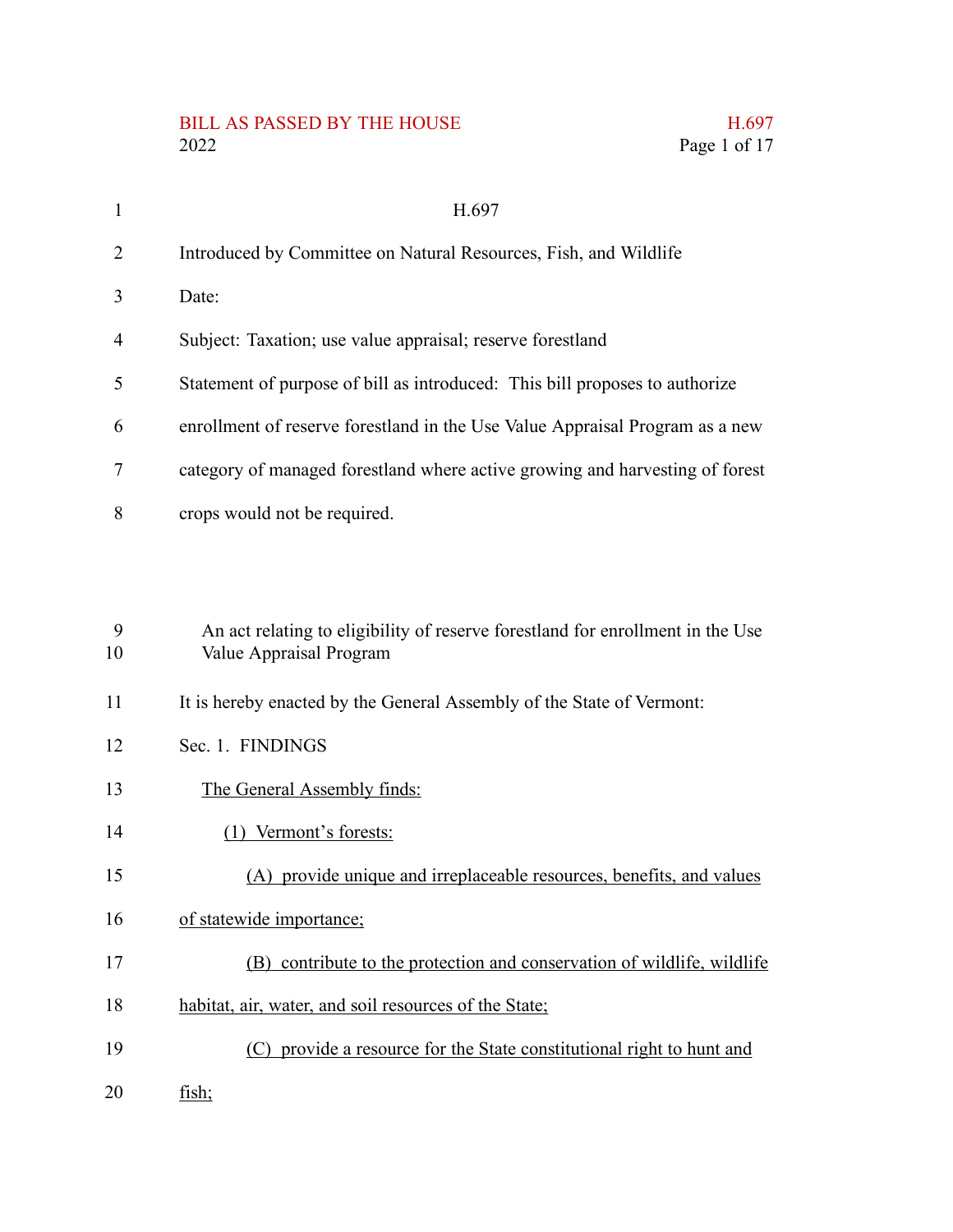# BILL AS PASSED BY THE HOUSE H.697<br>2022 Page 2 of 17

| $\mathbf{1}$   | (D) mitigate the effects of climate change; and                                    |
|----------------|------------------------------------------------------------------------------------|
| $\overline{2}$ | (E) are a general benefit to the health and welfare of the persons of              |
| 3              | the State.                                                                         |
| $\overline{4}$ | (2) Privately owned forestland:                                                    |
| 5              | (A) constitutes nearly 80 percent of Vermont's forests;                            |
| 6              | (B) provides the foundation for ecosystem services derived from                    |
| 7              | Vermont's forests, including wildlife habitat, connectivity, and biodiversity;     |
| 8              | provisioning of clean air and carbon sequestration and storage; scenic beauty;     |
| 9              | flood attenuation; and clean water; and                                            |
| 10             | (C) provides the foundation of the forest economy in the State that,               |
| 11             | in total, contributes more than 13,000 jobs and \$2.1 billion to Vermont's         |
| 12             | economy.                                                                           |
| 13             | (3) The Use Value Appraisal Program:                                               |
| 14             | (A) has encouraged and assisted in the maintenance of the working                  |
| 15             | landscape and rural character of Vermont and the protection of natural             |
| 16             | ecological systems for more than 40 years;                                         |
| 17             | (B) currently has approximately 16,000 forestland parcels                          |
| 18             | encompassing two million acres of enrolled forestland;                             |
| 19             | (C) has enrolled approximately 70 percent of the eligible forestland               |
| 20             | acres in the State and 55 percent of the eligible forestland parcels in the State; |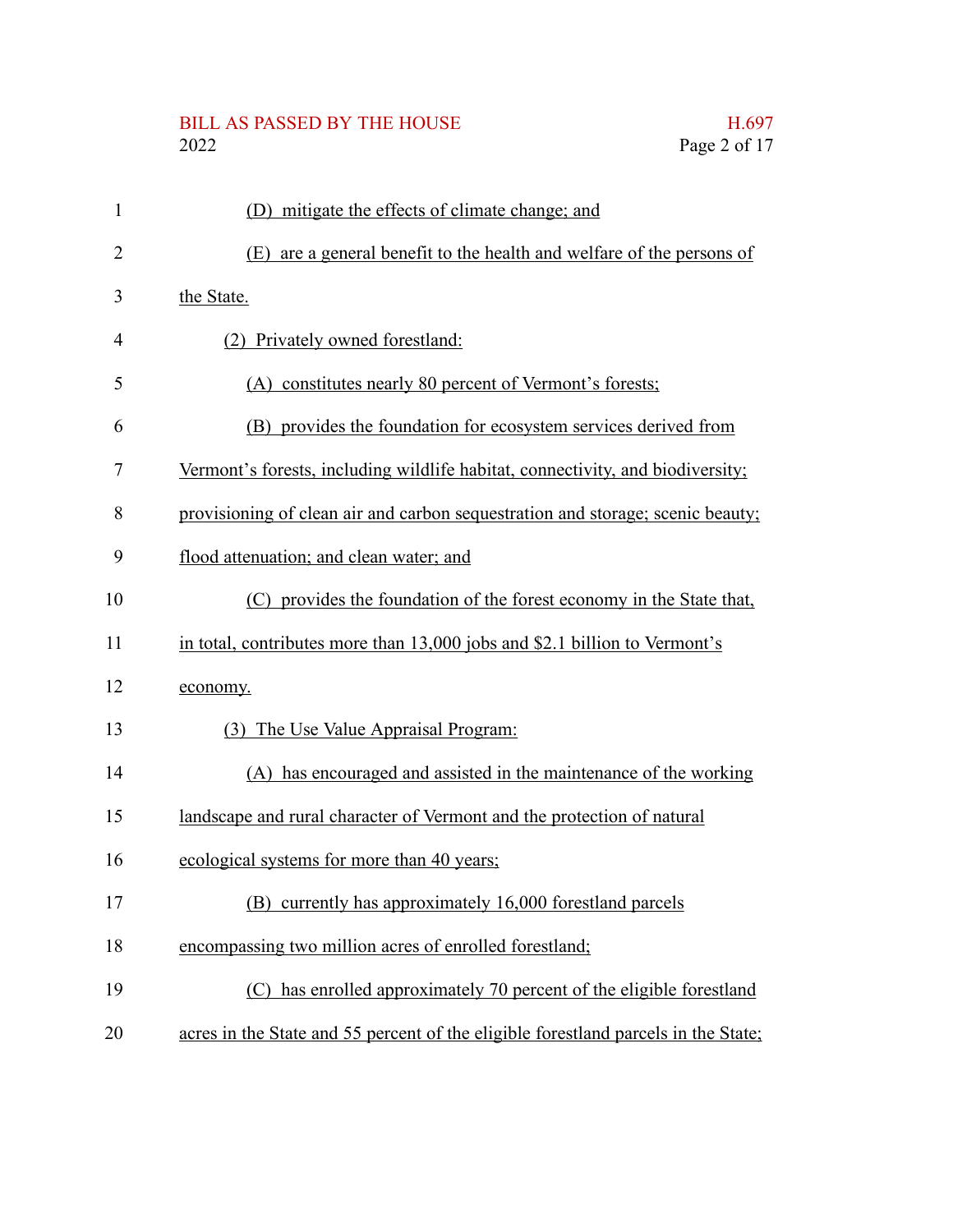# BILL AS PASSED BY THE HOUSE H.697<br>2022 Page 3 of 17

| $\mathbf{1}$   | (D) is critical for helping landowners keep forest as forest and              |
|----------------|-------------------------------------------------------------------------------|
| 2              | ensuring its careful stewardship and management; and                          |
| 3              | (E) has, with few exceptions, limited eligibility and enrollment to           |
| $\overline{4}$ | those lands that are actively managed for timber and related forest products. |
| 5              | (4) Climate change:                                                           |
| 6              | (A) is creating challenges that threaten forest health, working forests,      |
| 7              | and ecological functions;                                                     |
| 8              | (B) causes significant negative ecologic and economic impacts, and            |
| 9              | forests constitute Vermont's most valuable resource for adapting to and       |
| 10             | mitigating these impacts; and                                                 |
| 11             | (C) is best mitigated and adapted to through a diversity of forest            |
| 12             | management strategies and forest conditions in Vermont.                       |
| 13             | (5) Forests that exhibit old forest characteristics:                          |
| 14             | (A) can provide unique contributions to biodiversity;                         |
| 15             | (B) contribute to and complement the climate resilience and adaptive          |
| 16             | capacity of Vermont's working landscape;                                      |
| 17             | (C) serve as ecological benchmarks against which to measure active            |
| 18             | management of Vermont's forests;                                              |
| 19             | are less than one percent of Vermont's forestland; and<br>(D)                 |
| 20             | (E) can be effectively attained through passive or restorative                |
| 21             | management or silviculture.                                                   |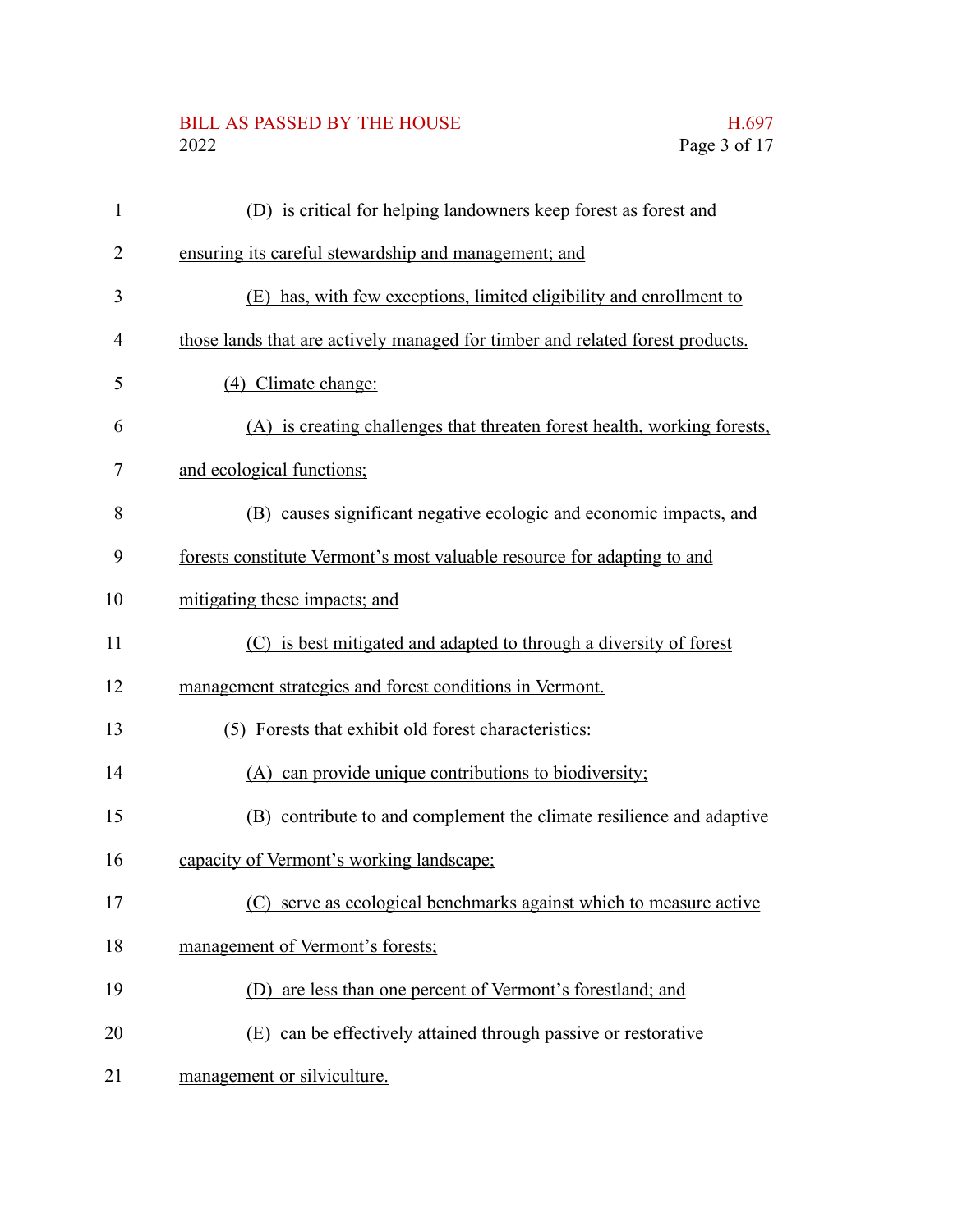# BILL AS PASSED BY THE HOUSE H.697<br>2022 Page 4 of 17

| $\mathbf{1}$   | (6) Preserving the working landscape and attainment of old forest              |
|----------------|--------------------------------------------------------------------------------|
| $\overline{2}$ | conditions at a meaningful scale are compatible and complementary goals        |
| 3              | within Vermont's landscape.                                                    |
| $\overline{4}$ | (7) However, forests that are managed passively for old forest                 |
| 5              | characteristics are only eligible for enrollment in the Use Value Appraisal    |
| 6              | Program under very limited circumstances.                                      |
| 7              | (8) It is in the public interest of the persons of the State to increase       |
| 8              | opportunities within the Use Value Appraisal Program for attainment of old     |
| 9              | forest while ensuring that the Program continues to effectively preserve the   |
| 10             | working landscape.                                                             |
| 11             | Sec. 2. 32 V.S.A chapter 124 is amended to read:                               |
| 12             | CHAPTER 124. AGRICULTURAL AND FOREST LANDS                                     |
| 13             | Subchapter 1. Agricultural and Managed Forest Land Use Value                   |
| 14             | <b>Appraisal Program</b>                                                       |
| 15             | § 3750. STATUTORY PURPOSES                                                     |
|                | The statutory purpose of the Vermont Use Value Appraisal Program in            |
|                | chapter 124 of this title is to preserve the working landscape and the much    |
|                | character of Vermont, preserve the rural character of Vermont, and protect the |
|                | natural ecological systems and natural resources of the forestland of Vermont. |

16 § 3751. STATEMENT OF PURPOSE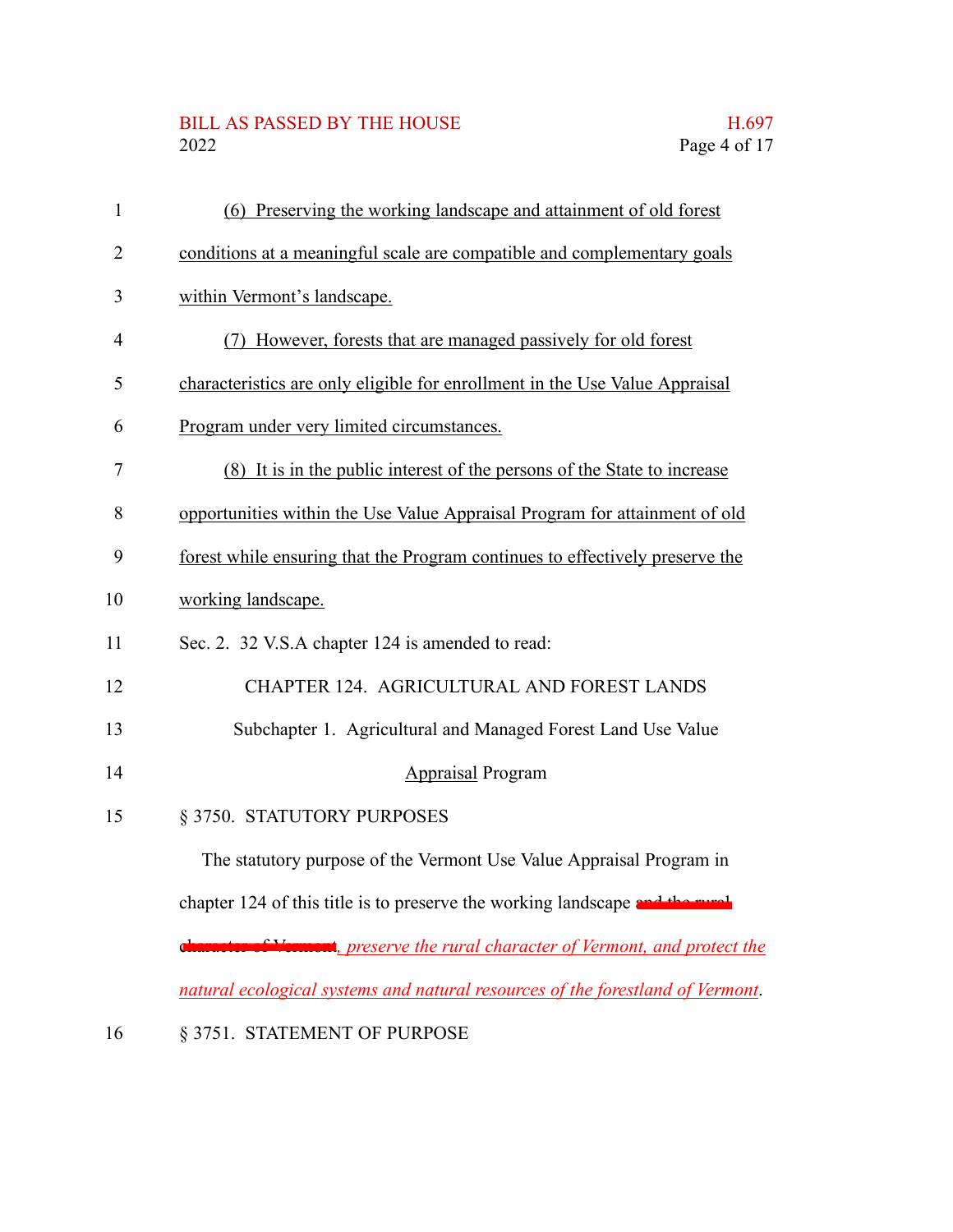# BILL AS PASSED BY THE HOUSE H.697<br>2022 Page 5 of 17

| $\mathbf{1}$ | The purpose of this subchapter is to encourage and assist the maintenance         |
|--------------|-----------------------------------------------------------------------------------|
| 2            | of Vermont's productive agricultural and forestland; to encourage and assist in   |
| 3            | their conservation and preservation for future productive use and for the         |
| 4            | protection of natural ecological systems and services, including air and water    |
| 5            | quality, wildlife habitat and wildlife corridors, enhanced biodiversity, and      |
| 6            | forest health and integrity; to prevent the accelerated conversion of these lands |
| 7            | to more intensive use by the pressure of property taxation at values              |
| 8            | incompatible with the productive capacity of the land; to achieve more            |
| 9            | equitable taxation for undeveloped lands; to encourage and assist in the          |
| 10           | preservation and enhancement of Vermont's scenic natural resources; to assist     |
| 11           | in climate adaptation and mitigation; and to enable the citizens of Vermont to    |
| 12           | plan its orderly growth in the face of increasing development pressures in the    |
| 13           | interests of the public health, safety, and welfare.                              |
| 14           | § 3752. DEFINITIONS                                                               |
| 15           | As used in this subchapter:                                                       |
| 16           | * * *                                                                             |
| 17           | (4) "Commissioner" means the Commissioner of Taxes.                               |
| 18           | $(5)(A)$ "Development" means, for the purposes of determining whether             |
| 19           | a land use change tax is to be assessed under section 3757 of this chapter, the   |
| 20           | construction of any building, road, or other structure, or any mining,            |
| 21           | excavation, or landfill activity.                                                 |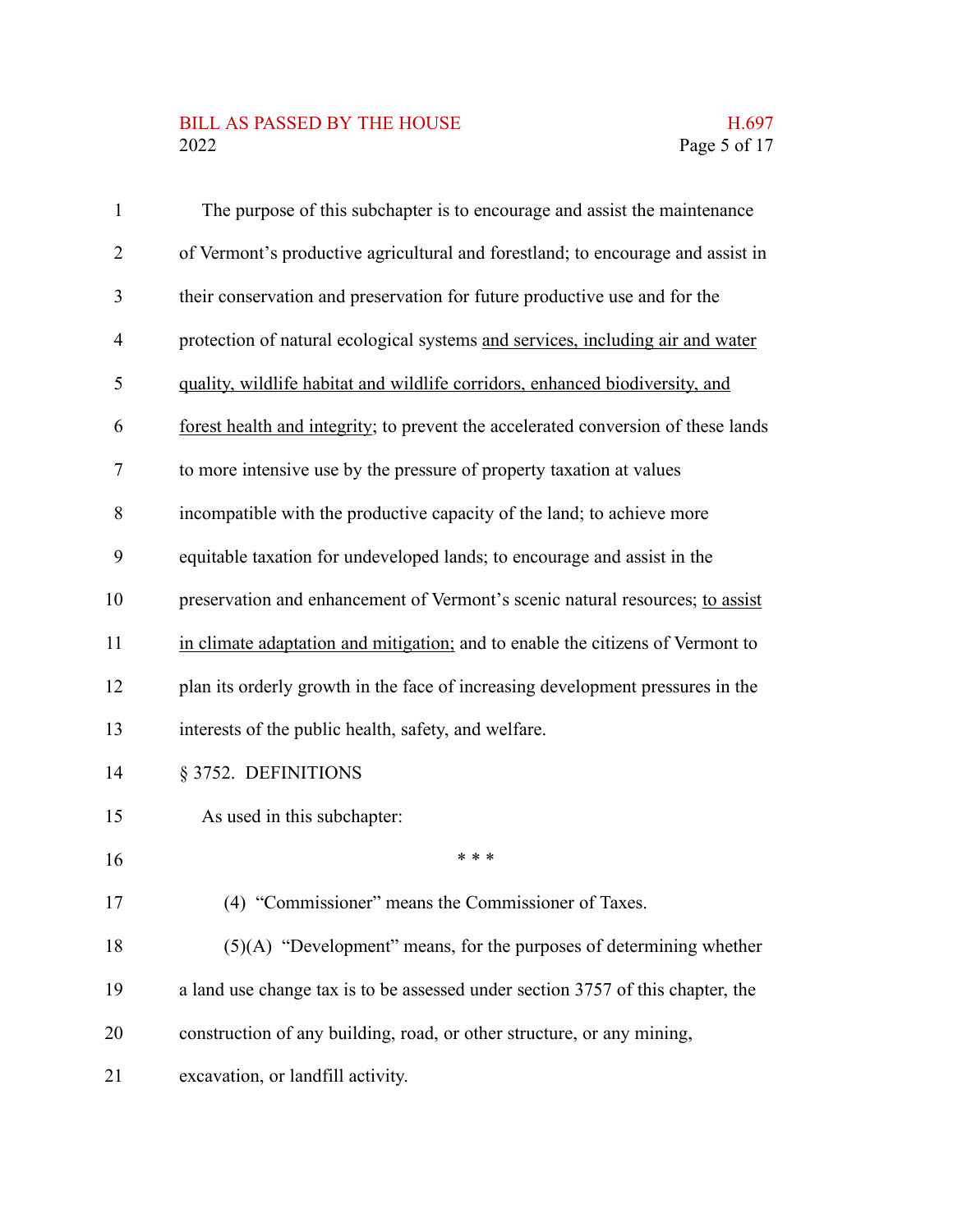# BILL AS PASSED BY THE HOUSE H.697<br>2022 Page 6 of 17

| $\mathbf{1}$   | (B) "Development" also means the subdivision of a parcel of land                |
|----------------|---------------------------------------------------------------------------------|
| $\overline{2}$ | into two or more parcels, regardless of whether a change in use actually        |
| 3              | occurs, where one or more of the resulting parcels contains less than 25 acres  |
| $\overline{4}$ | each; but if subdivision is solely the result of a transfer to one or more of a |
| 5              | spouse, ex-spouse in a divorce settlement, parent, grandparent, child,          |
| 6              | grandchild, niece, nephew, or sibling of the transferor, or to the surviving    |
| 7              | spouse of any of the foregoing, then "development" shall not apply to any       |
| 8              | portion of the newly created parcel or parcels that qualify for enrollment and  |
| 9              | for which, within 30 days following the transfer, each transferee or transferor |
| 10             | applies for reenrollment in the use value appraisal program Use Value           |
| 11             | Appraisal Program.                                                              |
| 12             | (C) "Development" also means the cutting of timber on property                  |
| 13             | appraised under this chapter at use value in a manner contrary to a forest or   |
| 14             | conservation management plan as provided for in subsection 3755(b) of this      |
| 15             | title during the remaining term of the plan, or contrary to the minimum         |
| 16             | acceptable standards for forest management if the plan has expired; or a        |
| 17             | change in the parcel or use of the parcel in violation of the conservation      |
| 18             | management standards established by the Commissioner of Forests, Parks and      |
| 19             | Recreation.                                                                     |
| 20             | (D) "Development" also means notification of the Director by the                |
|                |                                                                                 |

Secretary of Agriculture, Food and Markets under section 3756 of this title 21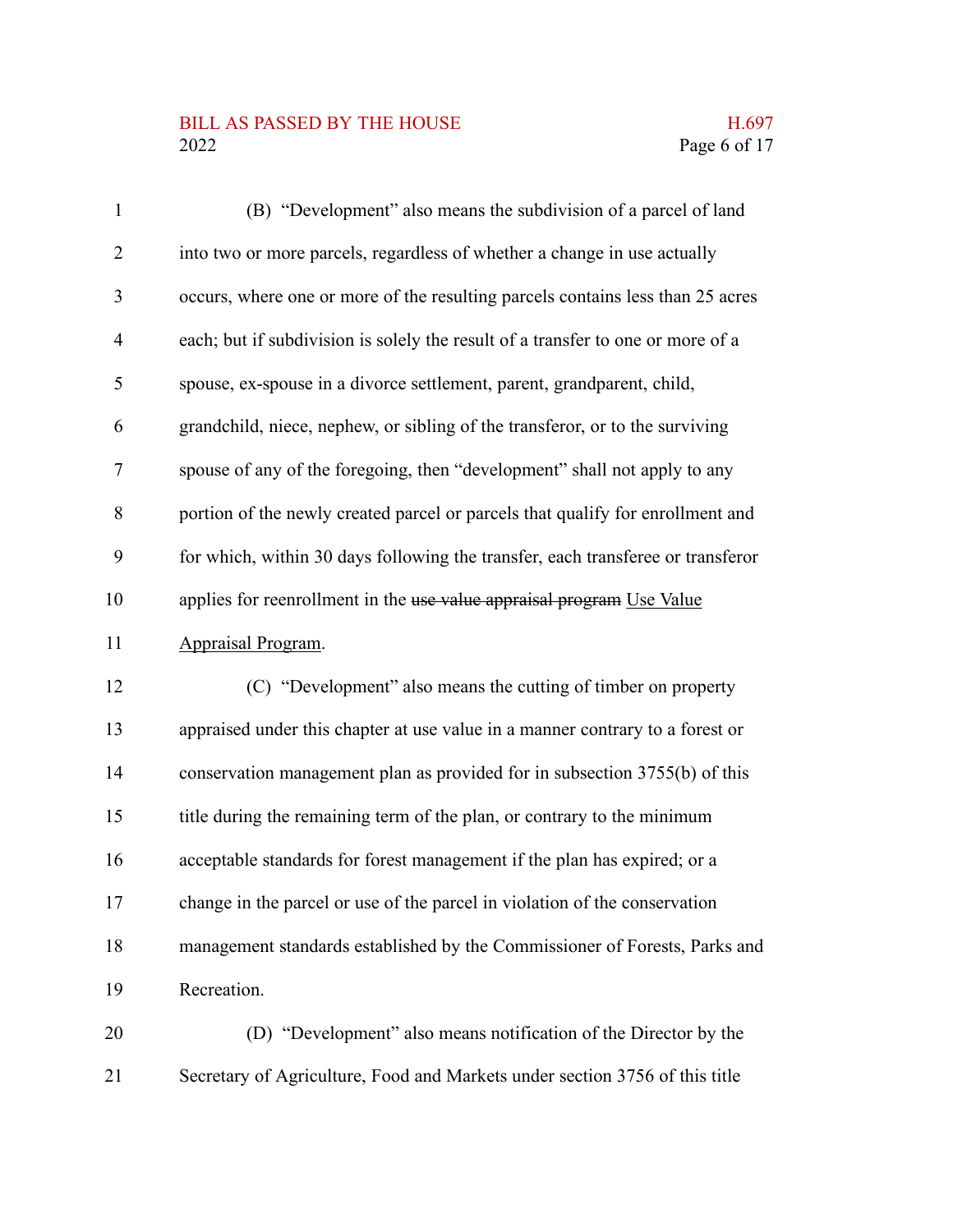# BILL AS PASSED BY THE HOUSE H.697<br>2022 Page 7 of 17

| $\mathbf{1}$   | that the owner or operator of agricultural land or a farm building is violating    |
|----------------|------------------------------------------------------------------------------------|
| $\overline{2}$ | the water quality requirements of 6 V.S.A. chapter 215 or is failing to comply     |
| 3              | with the terms of an order issued under 6 V.S.A. chapter 215, subchapter 10.       |
| 4              | (E) The term "development" shall does not include the construction,                |
| 5              | reconstruction, structural alteration, relocation, or enlargement of any building, |
| 6              | road, or other structure for farming, logging, forestry, or conservation           |
| 7              | purposes, but shall include the subsequent commencement of a use of that           |
| 8              | building, road, or structure for other than farming, logging, or forestry          |
| 9              | purposes.                                                                          |
| 10             | * * *                                                                              |
| 11             | (9) "Managed forestland" means:                                                    |
| 12             | (A) any Any land, exclusive of any house site, that is at least 25 acres           |
| 13             | in size and that is under active long-term forest management for the purpose of    |
| 14             | growing and harvesting repeated forest crops or attaining old forest values and    |
| 15             | functions in accordance with minimum acceptable standards for forest               |
| 16             | management. Such land may include eligible ecologically significant                |
| 17             | treatment areas the following in accordance with minimum acceptable                |
| 18             | standards for forest management and as approved by the Commissioner:               |
| 19             | (i) eligible ecologically significant treatment areas; or                          |
| 20             | (ii) reserve forestland; or                                                        |
| 21             | (B) any Any land, exclusive of any house site, that is:                            |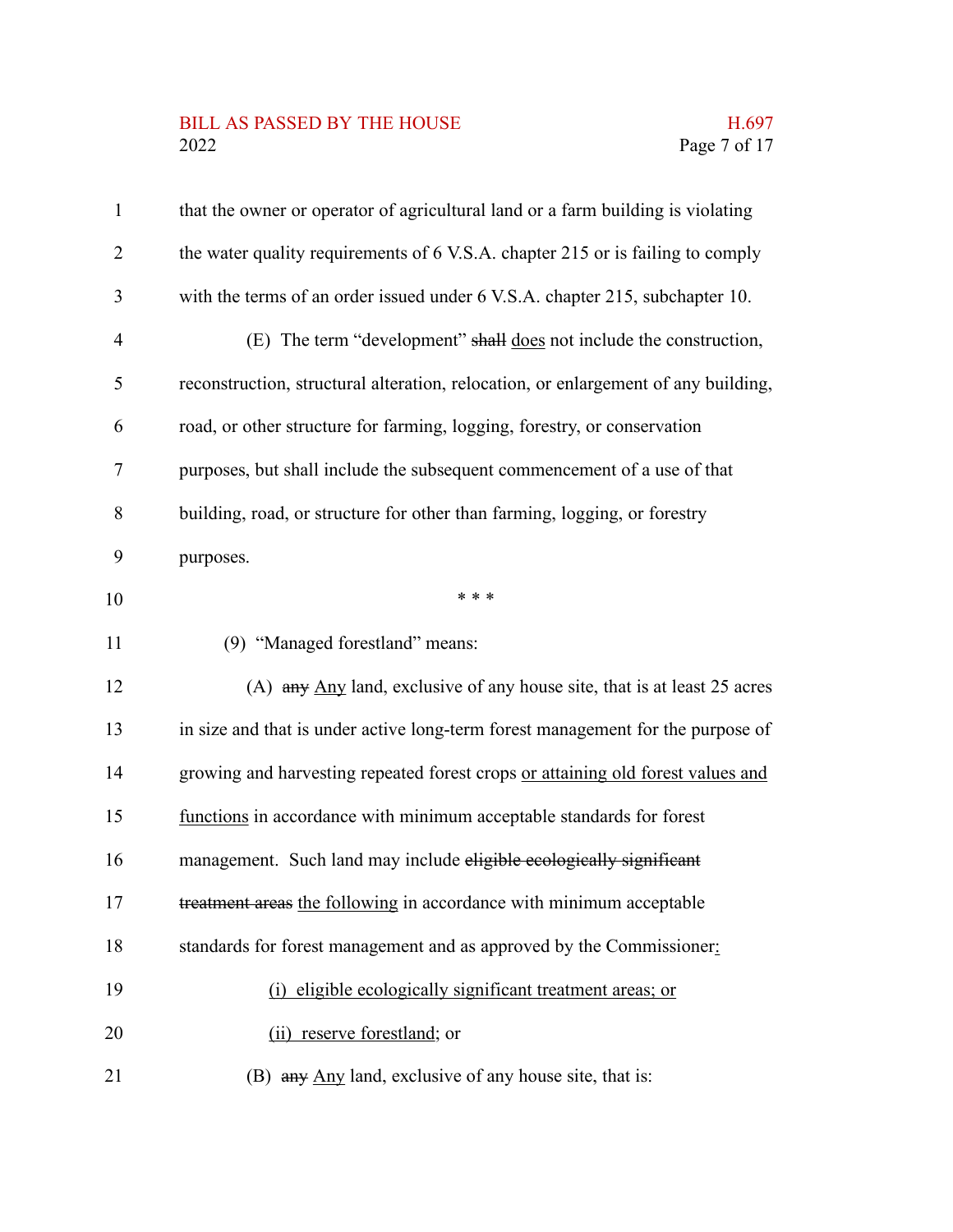# BILL AS PASSED BY THE HOUSE H.697<br>2022 Page 8 of 17

| $\mathbf{1}$ | (i) certified under 10 V.S.A. $\S$ 6306(b);                                      |
|--------------|----------------------------------------------------------------------------------|
| 2            | (ii) owned by an organization that was certified by the                          |
| 3            | Commissioner of Taxes as a qualified organization as defined in 10 V.S.A.        |
| 4            | § 6301a and for at least five years preceding its certification was determined   |
| 5            | by the Internal Revenue Service to qualify as a Section $501(c)(3)$ organization |
| 6            | that is not a private foundation as defined in 26 U.S.C. $\S$ 509(a); and        |
| 7            | (iii) under active conservation management in accord with                        |
| 8            | standards established by the Commissioner of Forests, Parks and Recreation.      |
| 9            | * * *                                                                            |
| 10           | (12) "Use value appraisal" means, with respect to land, the price per            |
| 11           | acre that the land would command if it were required to remain henceforth in     |
| 12           | agriculture or forest use, as determined in accordance with the terms and        |
| 13           | provisions of this subchapter. With respect to farm buildings, "use value        |
| 14           | appraisal" means zero percent of fair market value.                              |
| 15           | * * *                                                                            |
| 16           | (16) "Ecologically significant treatment areas" means lands within a             |
| 17           | parcel of managed forestland that will be managed using protective or            |
| 18           | conservation management strategies and are not required to be managed for        |
| 19           | timber, including old forests; State-significant natural communities; rare,      |
| 20           | threatened, and endangered species; riparian areas; forested wetlands; and       |
| 21           | vernal pools.                                                                    |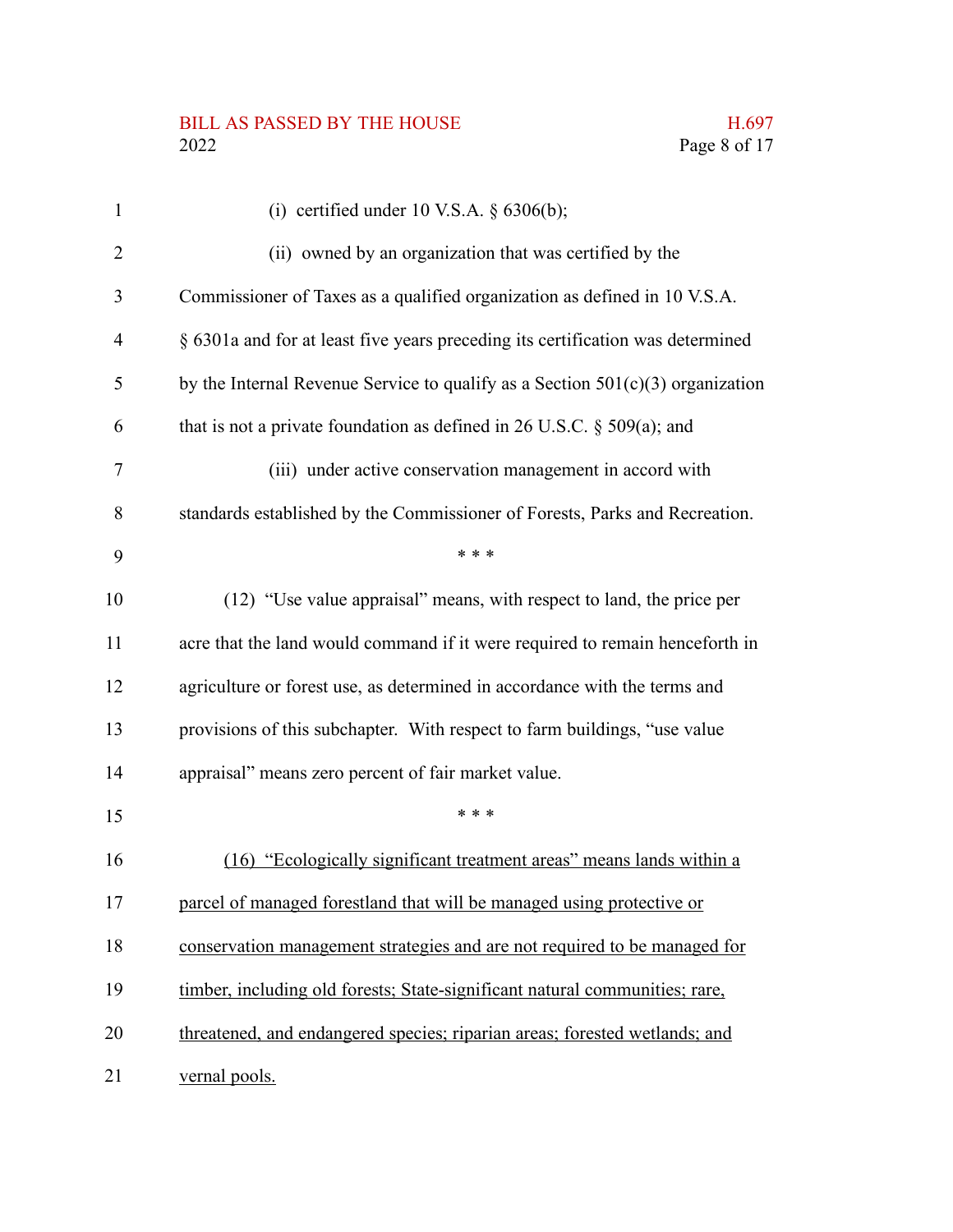# BILL AS PASSED BY THE HOUSE H.697<br>2022 Page 9 of 17

| $\mathbf{1}$ | (17) "Reserve forestland" means land that is managed for the purpose of        |
|--------------|--------------------------------------------------------------------------------|
| 2            | attaining old forest values and functions in accordance with minimum           |
| 3            | acceptable standards for forest management and as approved by the              |
| 4            | Commissioner.                                                                  |
| 5            | * * *                                                                          |
| 6            | § 3755. ELIGIBILITY FOR USE VALUE APPRAISALS                                   |
| 7            | (a) Except as modified by subsection (b) of this section, any agricultural     |
| 8            | land, managed forestland, and farm buildings that meet the criteria contained  |
| 9            | in this subchapter and in the rules adopted by the Board shall be eligible for |
| 10           | use value appraisal.                                                           |
| 11           | (b) Managed forestland shall be eligible for use value appraisal under this    |
| 12           | subchapter chapter only if:                                                    |
| 13           | (1) The land is subject to a forest management plan, or subject to a           |
| 14           | conservation management plan in the case of lands certified under 10 V.S.A.    |
| 15           | § 6306(b), that is filed in the manner and form required by the Department of  |
| 16           | Forests, Parks and Recreation and that:                                        |
| 17           | (A) Is signed by the owner of the parcel.                                      |
| 18           | (B) Complies with subdivision 3752(9) of this title.                           |
| 19           | (C) Is approved by the Department of Forests, Parks and Recreation.            |
| 20           | (D) Provides for continued conservation management, reserve                    |
| 21           | forestland management, or forest crop production on the parcel for 10 years.   |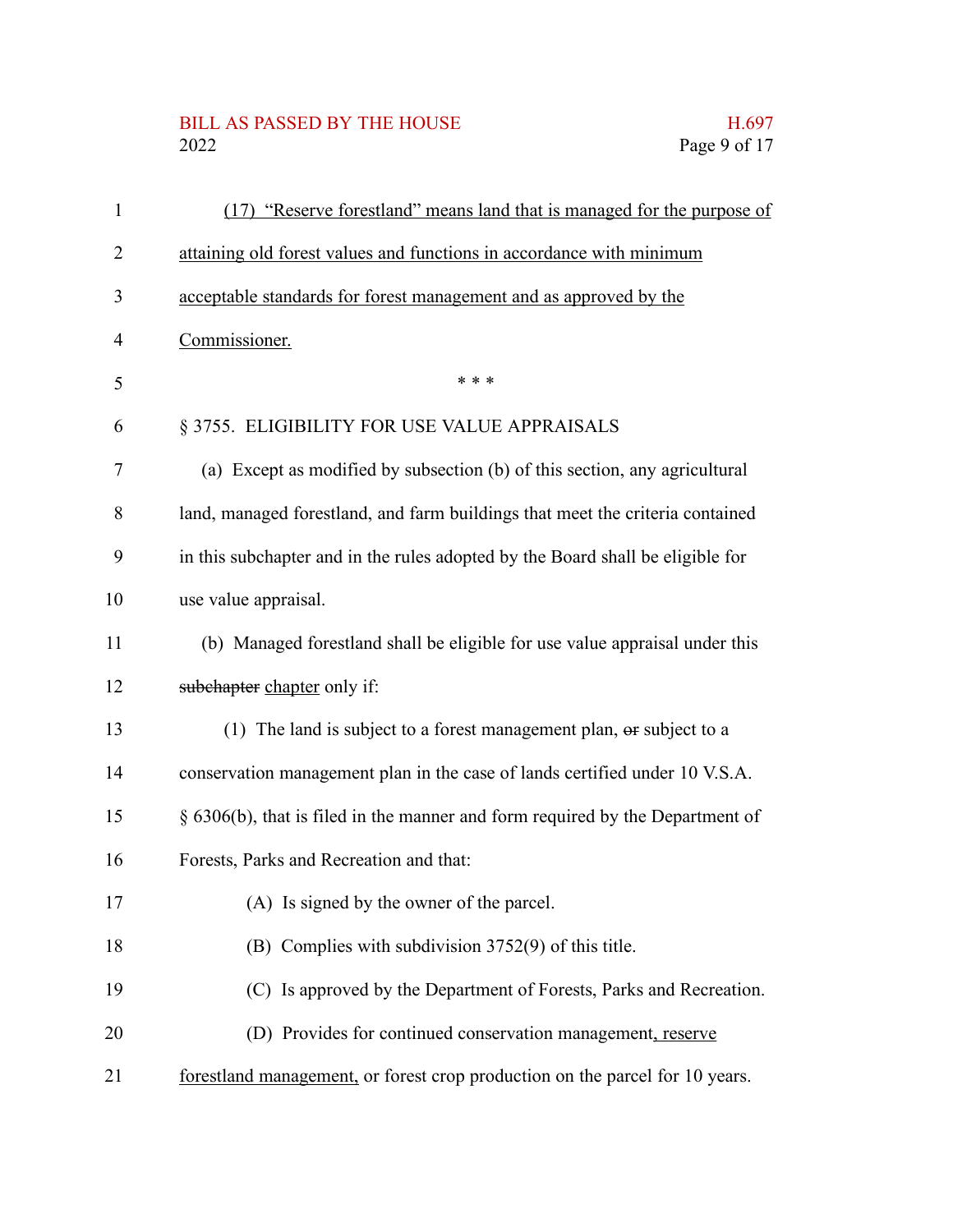# BILL AS PASSED BY THE HOUSE H.697<br>2022 Page 10 of 17

| $\mathbf{1}$   | An initial forest management plan or conservation management plan must be       |
|----------------|---------------------------------------------------------------------------------|
| 2              | filed with the Department of Forests, Parks and Recreation on or before         |
| 3              | October 1 and shall be effective for a 10-year period beginning the following   |
| $\overline{4}$ | April 1. Prior to expiration of a 10-year plan and on or before April 1 of the  |
| 5              | year in which the plan expires, the owner shall file a new conservation or      |
| 6              | forest management plan for the next succeeding 10 years to remain in the        |
| $\tau$         | program.                                                                        |
| 8              | * * *                                                                           |
| 9              | (3) There has not been filed with the Director an adverse inspection            |
| 10             | report by the Department stating that the management of the tract is contrary   |
| 11             | to the forest or management plan, conservation management plan, or contrary     |
| 12             | to the minimum acceptable standards for forest or conservation management.      |
| 13             | The management activity report shall be on a form prescribed by the             |
| 14             | Commissioner of Forests, Parks and Recreation in consultation with the          |
| 15             | Commissioner of Taxes and shall be signed by all the owners and shall contain   |
| 16             | the tax identification numbers of all the owners. All information contained     |
| 17             | within the management activity report shall be forwarded to the Department of   |
| 18             | Forests, Parks and Recreation, except for any tax identification number         |
| 19             | included in the report. If any owner satisfies the Department that he or she    |
| 20             | was prevented by accident, mistake, or misfortune from filing an initial or     |
| 21             | revised management plan that is required to be filed on or before October 1, or |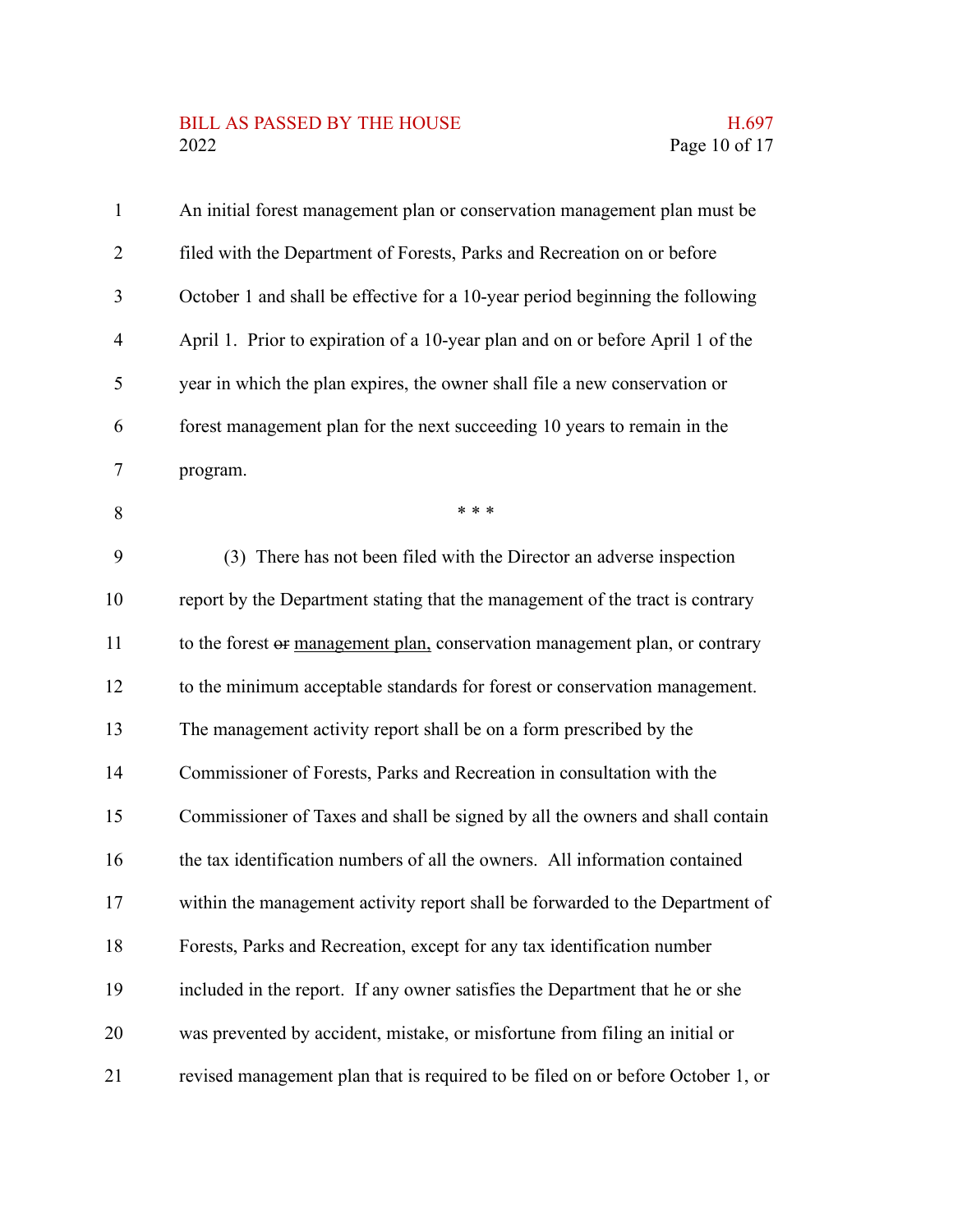# BILL AS PASSED BY THE HOUSE H.697<br>2022 Page 11 of 17

| $\mathbf{1}$   | a management plan update that is required to be filed on or before April 1 of |
|----------------|-------------------------------------------------------------------------------|
| $\overline{2}$ | the year in which the plan expires, or a management activity report that is   |
| 3              | required to be filed on or before February 1 of the year following the year   |
| $\overline{4}$ | when the management activity occurred, the owner may submit that              |
| 5              | management plan or management activity report at a later date; provided,      |
| 6              | however, no initial or revised management plan shall be received later than   |
| 7              | December 31, and no management plan update shall be received later than one   |
| 8              | year after April 1 of the year the plan expires, and no management activity   |
| 9              | report shall be received later than March 1.                                  |
| 10             | (c) The Department of Forests, Parks and Recreation shall periodically        |
| 11             | review the management plans and each year review the management activity      |
| 12             | reports that have been filed.                                                 |
| 13             | (1) At intervals not to exceed 10 years, that the Department shall inspect    |
| 14             | each parcel of managed forestland qualified for use value appraisal to verify |
| 15             | that the terms of the management plan have been carried out in a timely       |
| 16             | fashion.                                                                      |
| 17             | (2) The Department shall have the ability to enter parcels of managed         |
| 18             | forestland for the purpose of inspections. The Department may bring any       |
| 19             | other staff from the Agency of Natural Resources that have the expertise to   |
| 20             | evaluate compliance with this chapter or staff that may be required to ensure |
| 21             | the safety of the Department while conducting the inspections.                |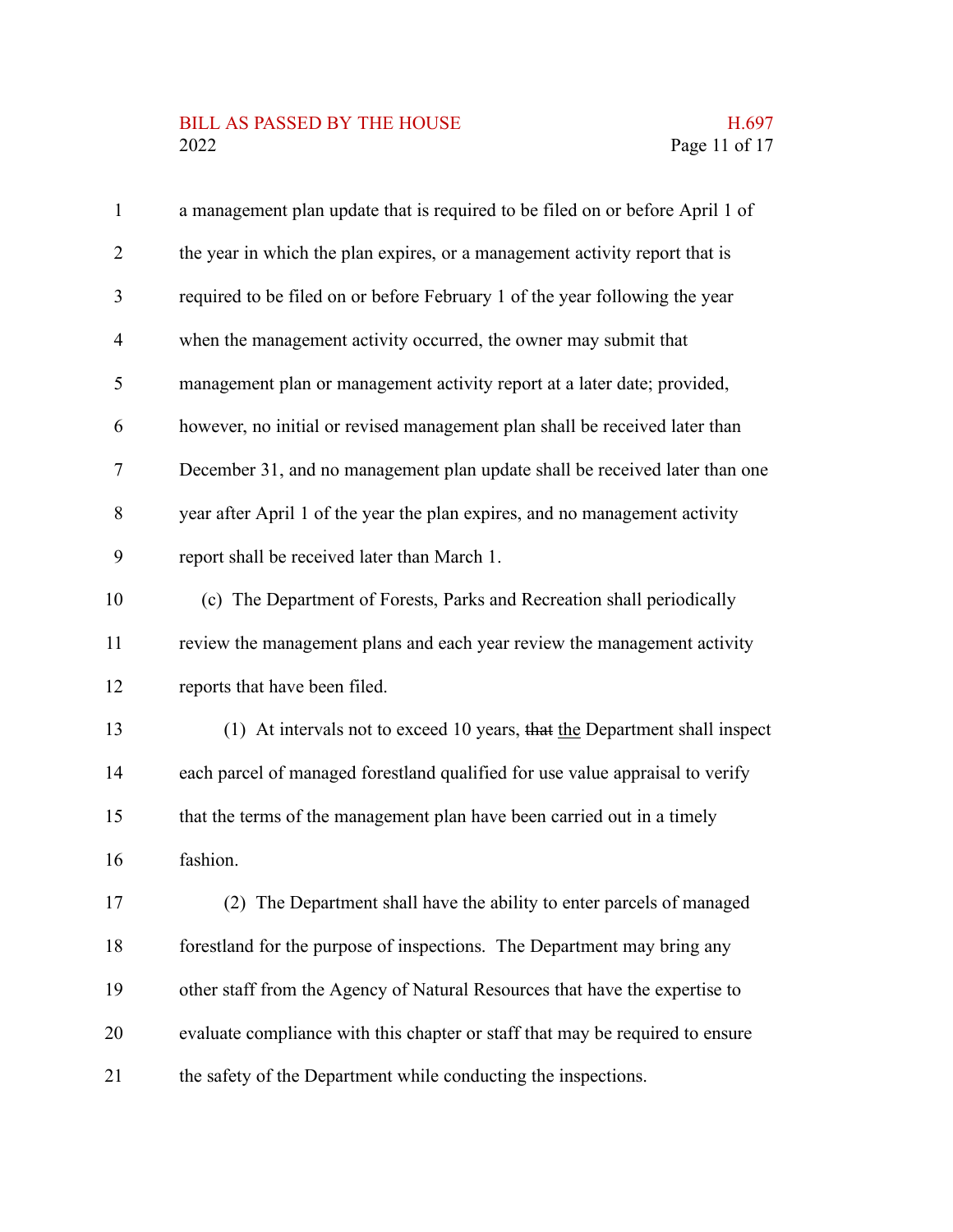# BILL AS PASSED BY THE HOUSE H.697<br>2022 Page 12 of 17

| 1  | (3) If that the Department finds that the management of the tract is             |
|----|----------------------------------------------------------------------------------|
| 2  | contrary to the conservation plan or forest management plan, or contrary to the  |
| 3  | minimum acceptable standards for conservation or forest management, it shall     |
| 4  | file with the owner, the assessing officials, and the Director an adverse        |
| 5  | inspection report within 30 days after the conclusion of the inspection process. |
| 6  | (d) After managed forestland has been removed from use value appraisal           |
| 7  | due to an adverse inspection report under subsection $3756(k)$ of this title, a  |
| 8  | new application for use value appraisal shall not be considered for a period of  |
| 9  | five years, and then the forest management plan shall be approved by the         |
| 10 | Department of Forests, Parks and Recreation only if a compliance report has      |
| 11 | been filed with the new forest management plan, certifying that appropriate      |
| 12 | measures have been taken to bring the parcel into compliance with minimum        |
| 13 | acceptable standards for forest or conservation management.                      |
| 14 | * * *                                                                            |
| 15 | 2 DEDAPTMENT OF FODECTS DADKS AND DECDEATION.                                    |
| 16 | MANAGEMENT STANDARDS FOR RESERVE FORESTLAND;                                     |
| 17 | <b>IMPLEMENTATION</b>                                                            |
| 18 | (a) On or before December 31, $2022$ , the Commissioner of Forests, Parks        |
| 19 | and Recreation, after consultation with the Division & Property Valuation and    |
| 20 | Review and other interested parties, shall submit to the House Committees on     |
| 21 | raturar resources, rish, and whenre and on ways and weans and the schate         |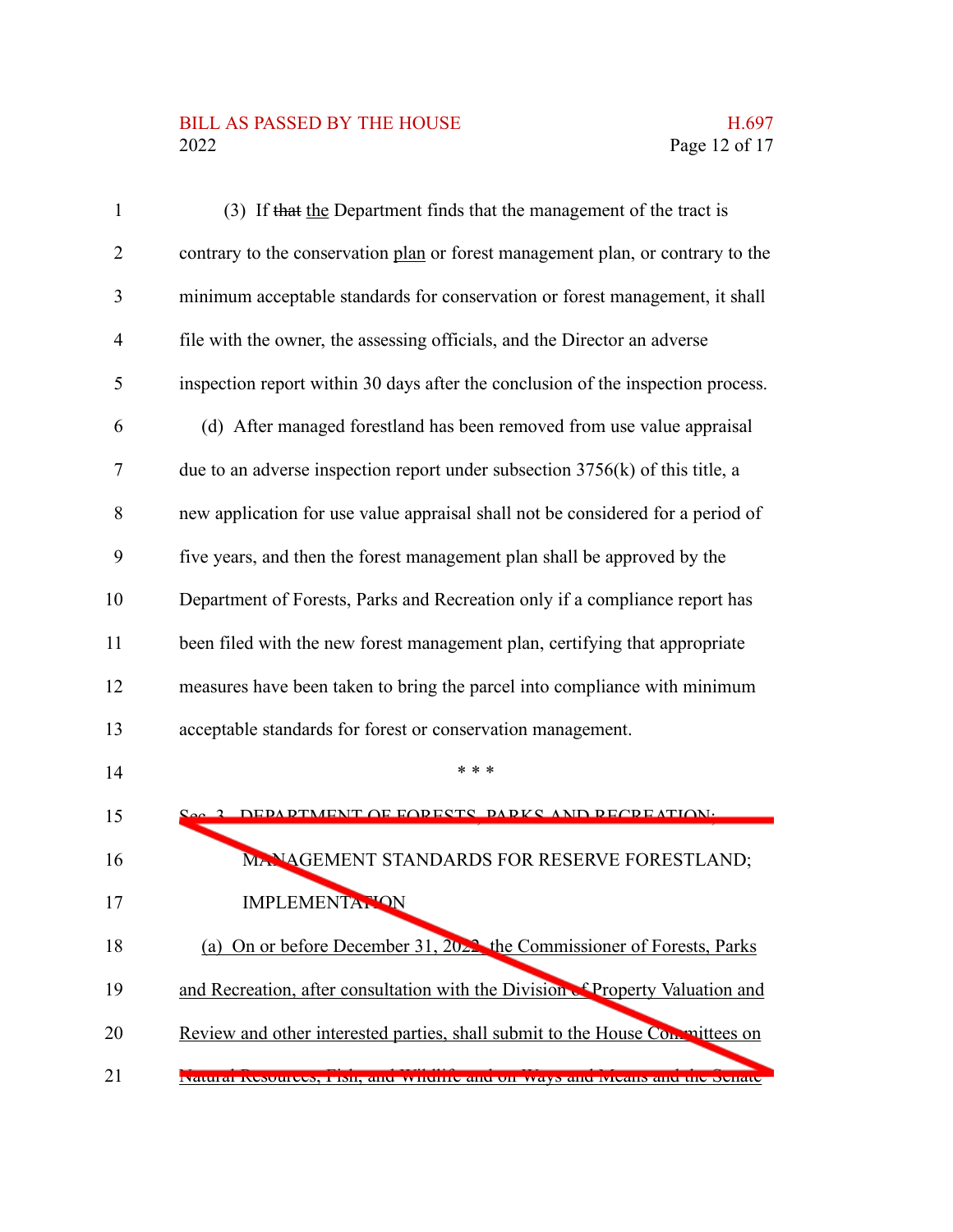| 1  | Committage on Natural Recourses and Energy and on Finance the standards        |
|----|--------------------------------------------------------------------------------|
| 2  | for the management of reserve forestland eligible for participation in the Use |
| 3  | Value Appraisal Program under 32 V.S.A. $\S 3752(9)(A)(ii)$ . The standards    |
| 4  | established by the Commissioner of Forests, Parks and Recreation shall be the  |
| 5  | same or substantially similar to the standards set forth in the Department of  |
| 6  | Forests, Parks and <b>Recreation report on Considerations for a Reserve</b>    |
| 7  | Forestland Subcategory in Vermont's Use Value Appraisal Program, dated         |
| 8  | October 15, 2021. The star dards shall include:                                |
| 9  | (1) the threshold conditions or requirements for eligibility of reserve        |
| 10 | forestland in the Use Value Apprais 1 Program, including the specific          |
| 11 | attributes of parcels that would qualify for enrollment as reserve forestland; |
| 12 | the requirements of a forest management plan for reserve forestland;<br>(2)    |
| 13 | (3) the management activities allowed or prohibited on reserve                 |
| 14 | forestland;                                                                    |
| 15 | (4) how a property owner, including an owner of land already enrolled          |
| 16 | in the Use Value Appraisal Program, would enroll land as reserve forestland;   |
| 17 | (5) the reporting and inspection requirements for reserve forestland; and      |
| 18 | (6) proposed legislation, if any, that the Commissioner of Forests, Parks      |
| 19 | and Recreation recommends to implement enrollment of reserve forestional in    |
| 20 | the Use Value Appraisal Program, including staffing or funding necessary in    |
| 21 | пприятиятаноп.                                                                 |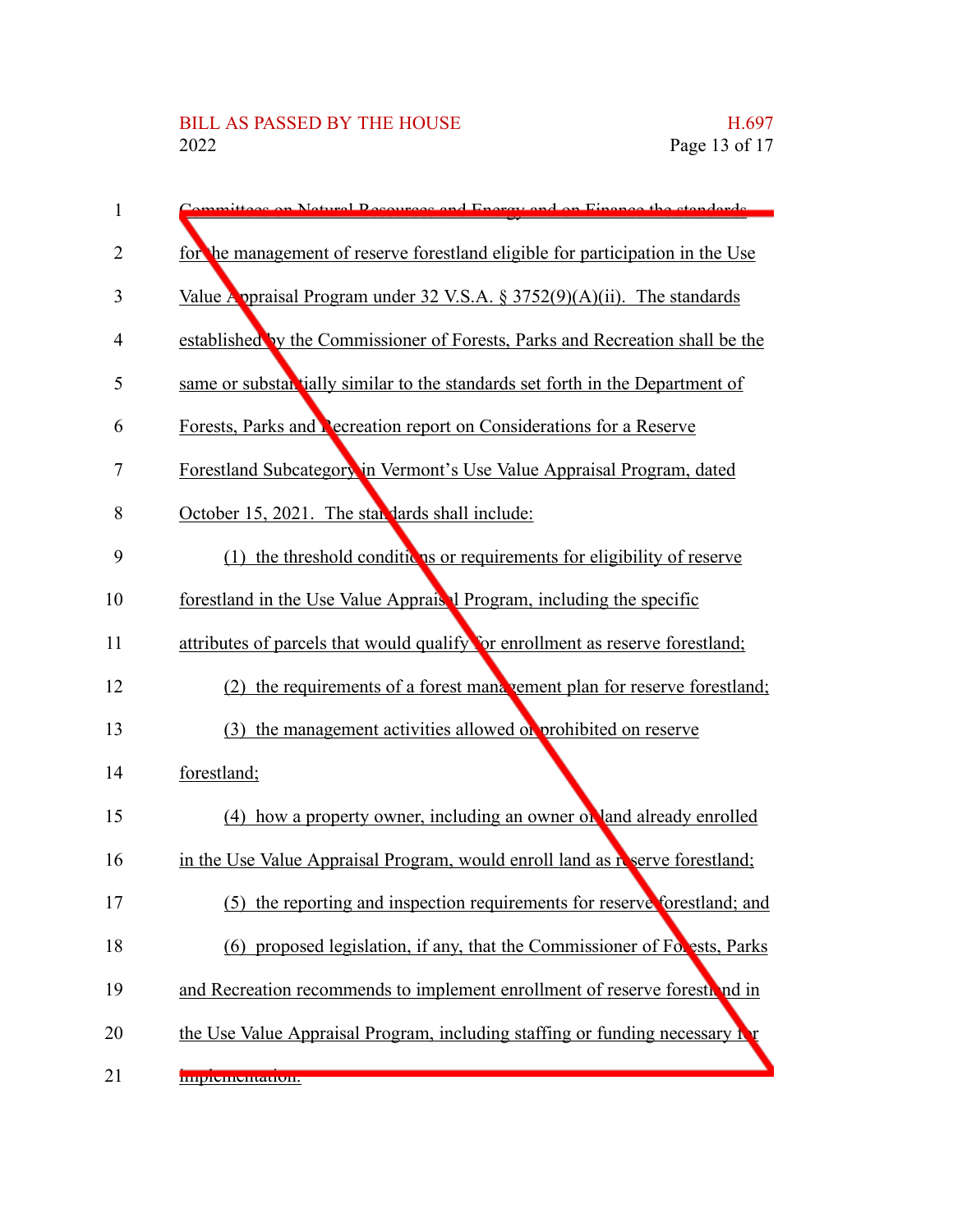| 1              | (b) Beginning July 1, 2022, managed forgetland shall be eligible for   |
|----------------|------------------------------------------------------------------------|
| 2              | enrollment in the Use Value Appraisal Program as reserve forestland in |
| 3              | accordance with the minimum acceptable standards and administrative    |
| $\overline{4}$ | requirements established by the Commissioner of Forests, relative and  |
| 5              | KUUU UU UU U                                                           |
|                | Sec. 3. DEPARTMENT OF FORESTS, PARKS AND RECREATION;                   |
|                | <b>REPORT ON ENROLLMENT OF RESERVE FORESTLAND</b>                      |
|                |                                                                        |
|                | <i><b>IN USE VALUE APPRAISAL</b></i>                                   |

*and Recreation, after consultation with the Division of Property Valuation and Review and the Current Use Advisory Board, shall submit to the House Committees on Natural Resources, Fish, and Wildlife, on Agriculture and Forestry, and on Ways and Means and the Senate Committees on Natural Resources and Energy, on Agriculture, and on Finance a report regarding the enrollment of reserve forestland in the Use Value Appraisal Program. The report shall include the following:*

*(1) The standards for the management of reserve forestland eligible for participation in the Use Value Appraisal Program under 32 V.S.A. § 3752(9)(A)(ii). The standards established by the Commissioner of Forests, Parks and Recreation shall be the same or substantially similar to the standards set forth in the Department of Forests, Parks and Recreation report*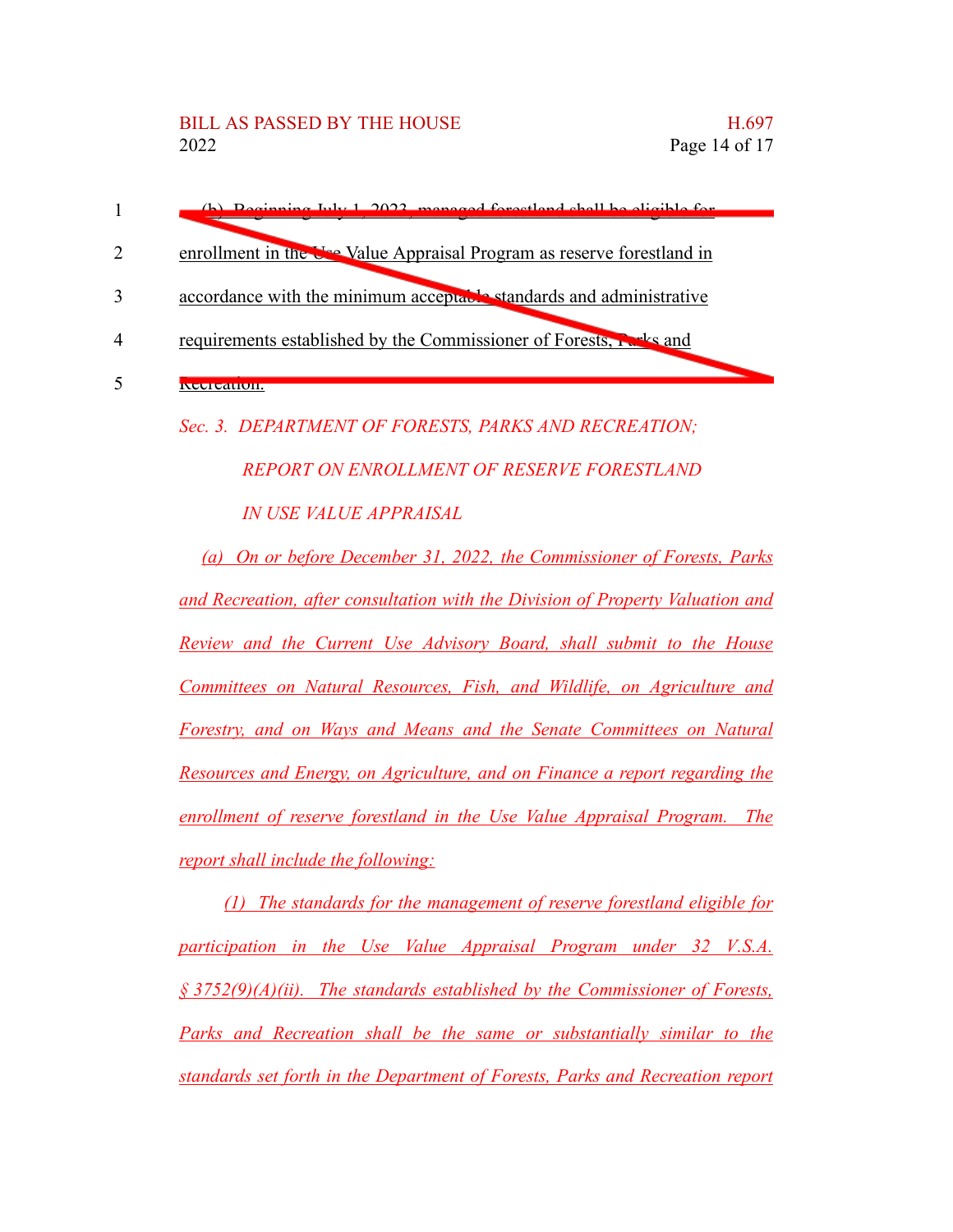*on Considerations for a Reserve Forestland Subcategory in Vermont's Use Value Appraisal Program, dated October 15, 2021.*

*(2) A summary of how a property owner of land already enrolled in the Use Value Appraisal Program as productive forestland would enroll land as reserve forestland and how a property owner of land enrolled in the Use Value Appraisal Program as reserve forestland would transition to enrollment as productive forestland.*

*(b) On or before December 31, 2024, the Commissioner of Taxes, after consultation with the Commissioner of Forests, Parks and Recreation, the Secretary of Agriculture, Food, And Markets, and the Current Use Advisory Board, shall submit to the House Committees on Natural Resources, Fish, and Wildlife, on Agriculture and Forestry, and on Ways and Means and the Senate Committees on Natural Resources and Energy, on Agriculture, and on Finance a report that examines the strategies and rates for the valuation of all land enrolled in the Use Value Appraisal Program and that recommends whether and how to ensure that the fiscal return to landowners and the State is consistent among use values and uses of the different categories of enrolled land.*

*Sec. 3a. IMPLEMENTATION*

|  | Beginning on July 1, 2023 and pursuant to 32 V.S.A. § 3755, managed |  |
|--|---------------------------------------------------------------------|--|
|  |                                                                     |  |

*forestland shall be eligible for enrollment in the Use Value Appraisal Program* 2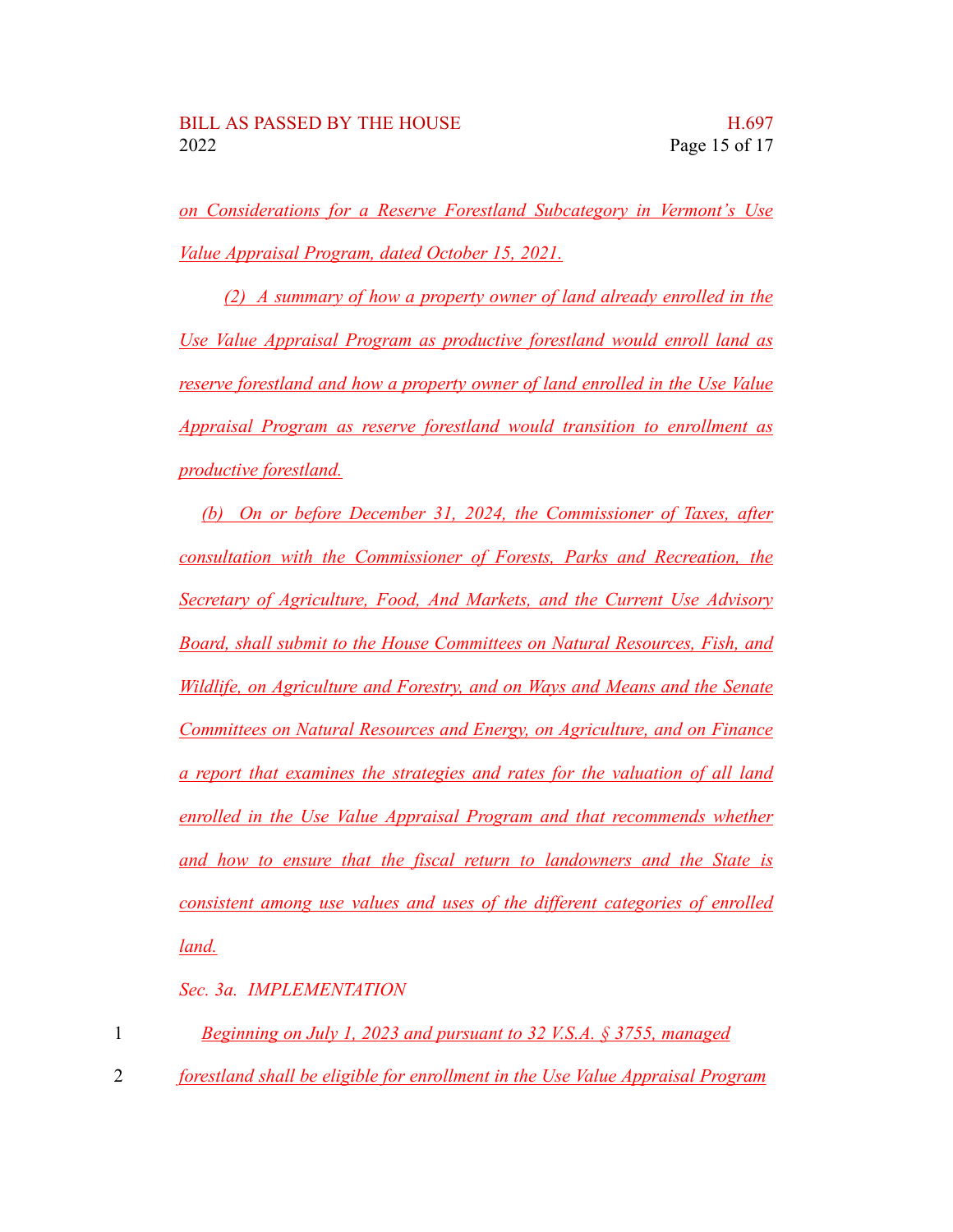# BILL AS PASSED BY THE HOUSE H.697<br>2022 Page 16 of 17

| $\mathbf{1}$   | as reserve forestland in accordance with the minimum acceptable standards    |
|----------------|------------------------------------------------------------------------------|
| $\overline{2}$ | and administrative requirements established by the Commissioner of Forests,  |
| 3              | Parks and Recreation.                                                        |
| $\overline{4}$ | Sec. 4. REPORT ON ENROLLMENT OF RESERVE FORESTLAND                           |
| 5              | On or before January 15, 2026, the Commissioner of Forests, Parks and        |
| 6              | Recreation, after consultation with the Director of Property Valuation and   |
| $\tau$         | Review, shall report to the House Committees on Natural Resources, Fish, and |
| 8              | Wildlife and on Ways and Means and the Senate Committees on Natural          |
| 9              | Resources and Energy and on Finance regarding enrollment of managed          |
| 10             | forestland under the Use Value Appraisal Program. The report shall include:  |
| 11             | (1) a summary of how enrollment of managed forestland in the Use             |
| 12             | Value Appraisal Program has changed since passage of this act, including     |
| 13             | whether owners of managed forestland changed the status of enrollment of     |
| 14             | their land to reserve forestland or ecologically sensitive treatment areas;  |
| 15             | (2) the number of persons enrolling land in the Use Value Appraisal          |
| 16             | Program as reserve forestland; and                                           |
| 17             | (3) any other information that the Commissioner determines is relevant       |
| 18             | to the ongoing enrollment of reserve forestland in the Use Value Appraisal   |
| 19             | Program.                                                                     |